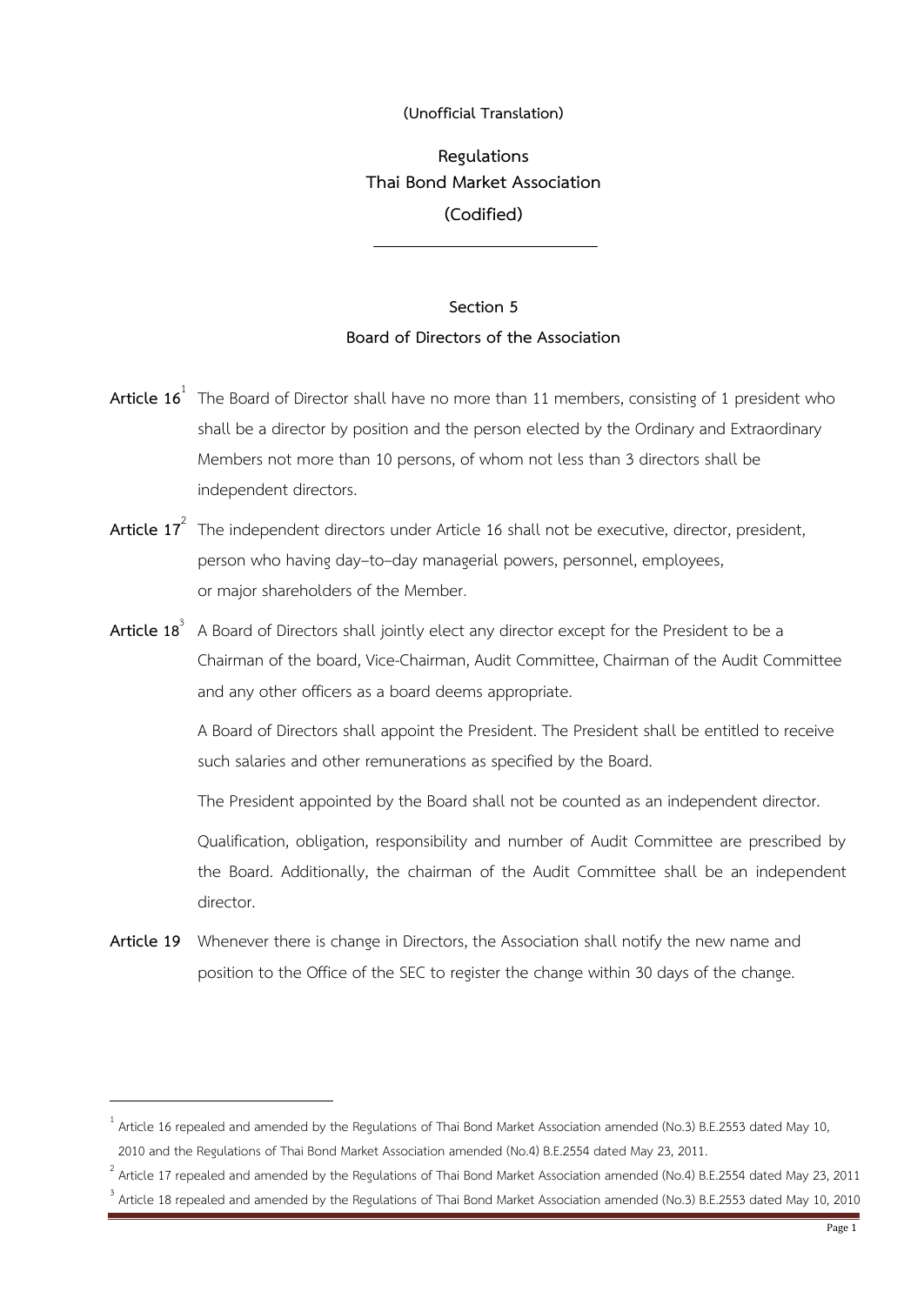- **Article 20** The Board shall have the following duties:
	- (1) To prescribe policies for managing the Association in accordance with objectives, the Regulations and resolutions of general meetings;
	- (2) To issue rules, regulations, announcement, orders of the Association;
	- (3) To prescribe the code of conduct for the Association;
	- (4) To consider the admission and termination of a Member;
	- (5) To consider the taking of disciplinary action against any Member who braches the rules, regulation, notifications, orders and code of conduct of the Association;
	- (6) To appoint sub committees and advisors of the Association
- **Article 21** A Director shall possess the qualifications and shall not subject to the restrictions as follows:
	- (1) Being of Thai Nationality;
	- (2) Not being or having been a bankrupt person except having been relieved from bankruptcy not less than three years;
	- (3) Not being an incompetent person or quasi-incompetent person;
	- (4) Not having been punished with imprisonment by a final judgments, except a punishment for an offence committed with negligence or for a petty offence.
- **Article 22** In electing the Directors, the Ordinary Members and/or Extraordinary Members shall nominate persons who are qualified and are not subject to the restrictions under Article 21 and who are suitable in the opinion of the Members to be appointed as Directors for the consideration at the meeting of Members, each nominee is to be seconded by not less than two other Ordinary or Extraordinary Members.

The nomination in the first paragraph shall have the prior consent of the nominee. If the nominee is not present at the meeting, his consent in writing shall be obtained.

- **Article 23** The Ordinary Members and Extraordinary Members shall elect such number of Directors as are then required from among the nominees pursuant to Article 22 and to be elected equal to the number that must be elected at that time.
- **Article 24** The persons to be elected Directors shall be those who receive the highest number of votes in descending order. If there is more than one person receiving the next highest number of votes, it shall be decided by drawing lots.
- **Article 25** The casting of votes for the election of the Director shall be made by means of an open vote unless a confidential vote is requested by the Board or by any Ordinary Members or Extraordinary Members present at the meeting.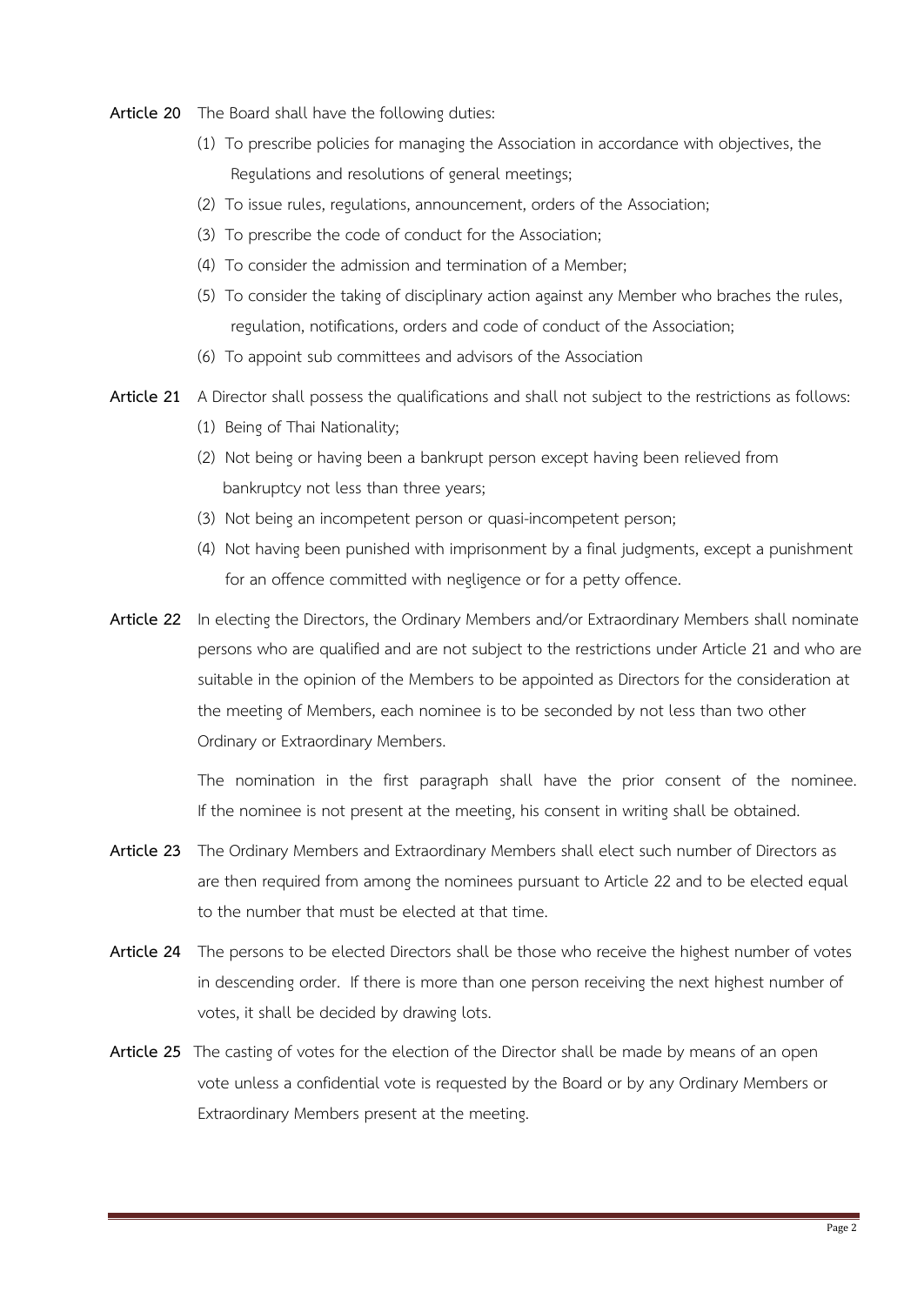**Article 26** The Director, except the President, shall be in office for a term of three years each, but initially upon the lapse of one year, the Director, except the President, shall retire from office by one-third or closest to one-third in number by drawing lots. The second onethird of the Director, shall retire from office in the second year by drawing lots except that the Directors themselves shall reach other agreement otherwise. For the third and the following years the Director who has hold the office the longest shall retire next. The Director so retiring by drawing lots shall be deemed to have retired by rotation.

> The Directors to replace those retiring under this Article may be elected equal in number to the retiring Directors in relation to which the provisions of article 16 shall apply *mutatis mutandis*.

**Article 27**<sup>4</sup> When the Director retires from office by rotation, a new Director will be elected within sixty days [of retirement from office of the previous Directors]. The retiring Director shall continue in office until such time as the new Director assumes duty.

> A Director retiring by rotation may be re-elected, but may hold the Director's office for not more than two terms consecutively.

> The President shall be in office for a term of four years, and may hold the Director's office for more than two terms consecutively.

- **Article 28** Besides retirement from the office by rotation, a Director shall be vacated upon:
	- (1) Death;

- (2) Resignation;
- (3) Lack of qualifications or possession of prohibited characteristics under Article 21
- (4) Removal by the resolution of the SEC;
- (5) Removal by the resolution of the meeting of Members.
- (6) Lack of qualifications or possession of prohibited characteristics under Article 17

The content of (6) is only applied to the independent directors.

**Article 29** The election and removal of the Board pursuant to the resolution of the meeting of Members shall be decided by majority votes of Ordinary and Extraordinary Members present at the meeting. The votes shall be accounted for in two parts, as follows:

> Part 1 (75%) counting shall be made of the votes of Ordinary and Extraordinary Members, each of whom shall have one vote; and

<sup>&</sup>lt;sup>4</sup> Last paragraph of Article 27 repealed and amended by the Regulation of Thai Bond market Association amended (No. 3) B.E.2553 dated May 10, 2010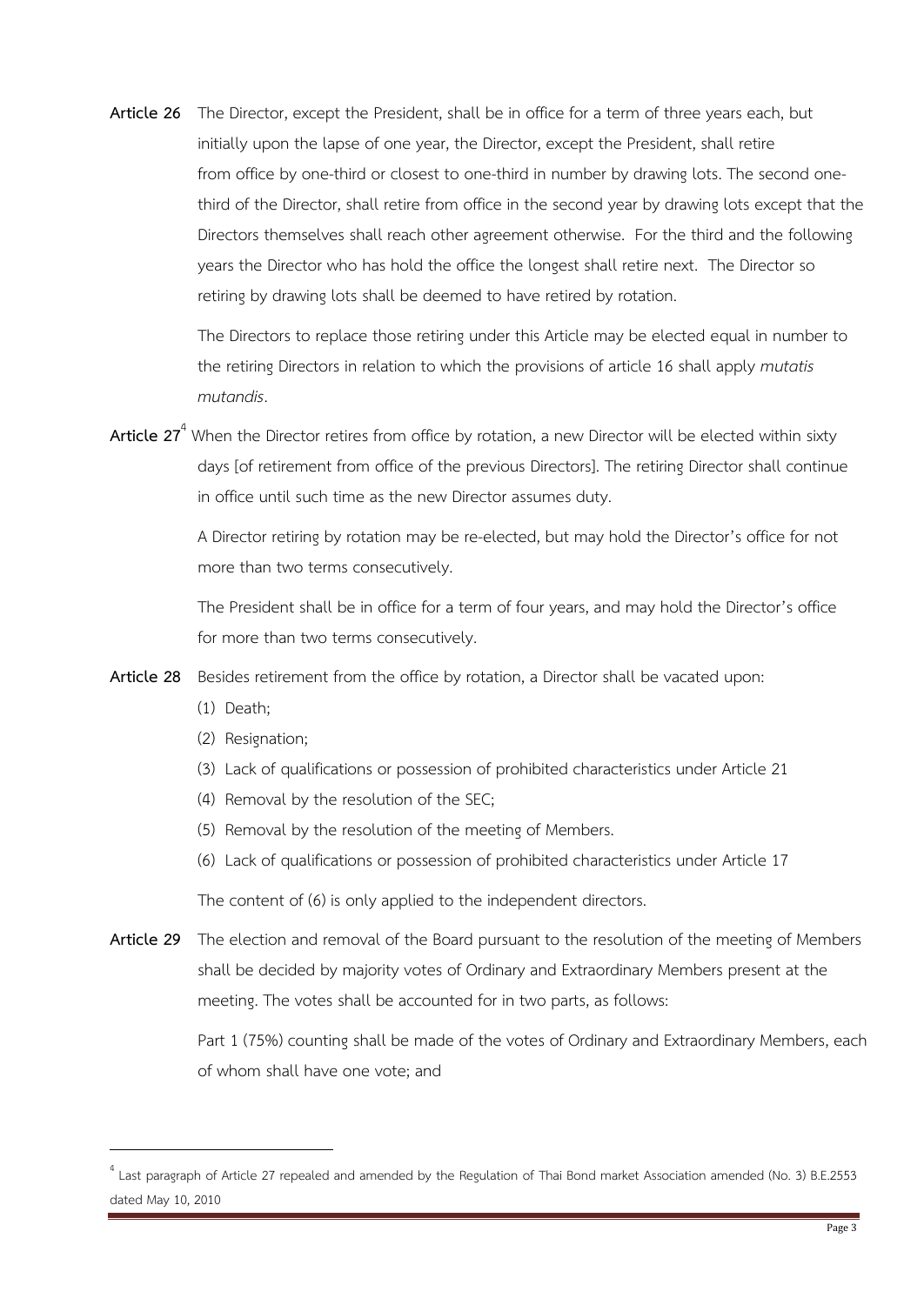Part 2 (25%) counting shall be made of votes of Ordinary and Extraordinary Members by reference to each Member's outright trading value during the period of one (1) year ended on the date 30 days prior to the voting.

The trading value of the Extraordinary Member to be counted shall be ten percent of the one way transaction value of that Extraordinary Member.

- **Article 30** When a Director vacates his office before the expiration of his term, the remaining Directors may appoint a new Director to replace the vacating Director, provided the number of Directors shall be as stipulated in Article 16, and the Director so appointed shall retain his office during such time only as the vacating Director was entitled to retain the same.
- **Article 31** The Meeting of the Board shall be held at least once every quarter.

In case that the Chairman of the Association, President, or not less than one-third of Directors deem appropriate, a special Board meeting may be called.

**Article 32<sup>5</sup>** Not less than one-half of the total number of Directors must be present at their meeting to constitute a quorum.

> At the meeting of the Board, if the Chairman of the Board is not present or is unable to perform the duty at the meeting, the vice-chairman, if there is one, shall be the chairman of the meeting. If there is no vice-chairman, or if the vice-chairman fails to attend the meeting, the Directors at the meeting shall elect one of the Directors presented at the meeting to preside over the meeting.

The meeting of the Board may be held through electronic meetings.

**Article 33**<sup>6</sup> The resolution of the meeting of Directors shall be decided by a majority vote presented at the meeting. Each Director shall have one vote. In case of a tie vote, the Director presiding over the meeting shall have an additional vote as a casting vote.

> In the resolution for order of punishment on termination of membership, the resolution shall be approved by at least three-fourth of the Board excluding Directors who have a conflict of interest. Each Director shall have one vote. A Director who has a conflict of interest in such matter shall not participate in the decision of that resolution.

**Article 34** A Director who has an interest in any resolution shall not participate in the decision of that resolution.

<sup>&</sup>lt;sup>5</sup> Article 32 repealed and amended by the Regulation of Thai Bond Market Association amended (No. 9) B.E.2563 dated April 23, 2020 <sup>6</sup> Article 33 repealed and amended by the Regulation of Thai Bond Market Association amended (No. 7) B.E.2560 dated May 4, 2017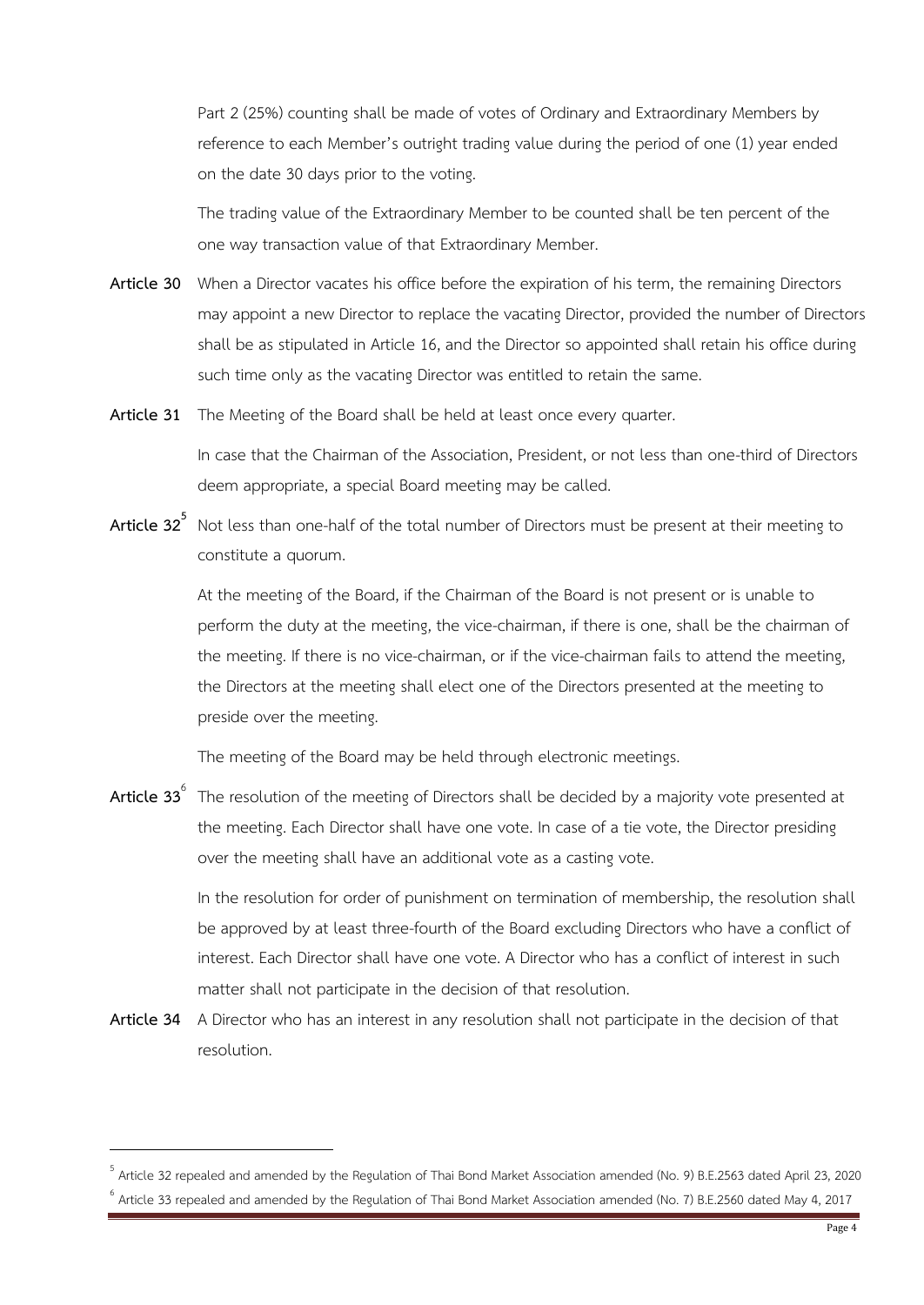- **Article 35** The Board shall appoint various committees as follows:
	- (1) *Market Practice Committee*; to consider and provide recommendation on standard of practices in the bond market in various aspects in order for the market to be efficient, appropriate and be on par with international standard. The Committee shall consist of representatives of Members, Board, the SEC, Bank of Thailand, Federation of Accounting Professions, The Association of Investment Management Companies, Mutual Fund Supervisors and honorary committees from various sectors;
	- (2) *Market Regulation Committee*; to consider and provide recommendation to establish and expand the roles of the Association as Self Regulatory Organization, as well as recommending ways to promote ethics and standard of good practice of the bond market and traders. The Committee shall consist of representatives of Members, Board, the SEC, Bank of Thailand, Federation of Accounting Professions, The Association of Investment Management Companies, and honorary committees from various sectors;
	- (3) Market Information Committee; to consider and recommend ways to promote and expand the roles of the Association as the information center for debt instruments and to promote efficiency in bond information management to be able to cope with the needs of the market participants. The Committee shall consist of Members, the Board, the SEC, Bank of Thailand, TRIS, the Association of Investment Management Companies, and honorary committees from various sectors.

Qualification, duty and responsibility and numbers of the Committees shall be determined by the Board.

**Article 36** The Board may appoint advisor(s) and additional committees to those stipulated in Article 35 to consider and provide recommendation involving any Association's activities designated by the Board. The advisor(s) and the committees shall have a specific term of office and shall receive the remuneration determined by the Board.

> Quorum and resolution of the subcommittees pursuant to this Article, if the Board has not prescribed otherwise, Article 32, 33 and 34 shall apply *mutatis mutandis*.

**Article 37**<sup>7</sup> The President must:

- (1) Possess qualifications and not be subject to the restrictions stipulated in Article 21;
- (2) Be able to work on a full-time basis for the Association.

<sup>7</sup> Article 37 repealed and amended by the Regulation of Thai Bond market Association amended (No. 3) B.E.2553 dated May 10, 2010